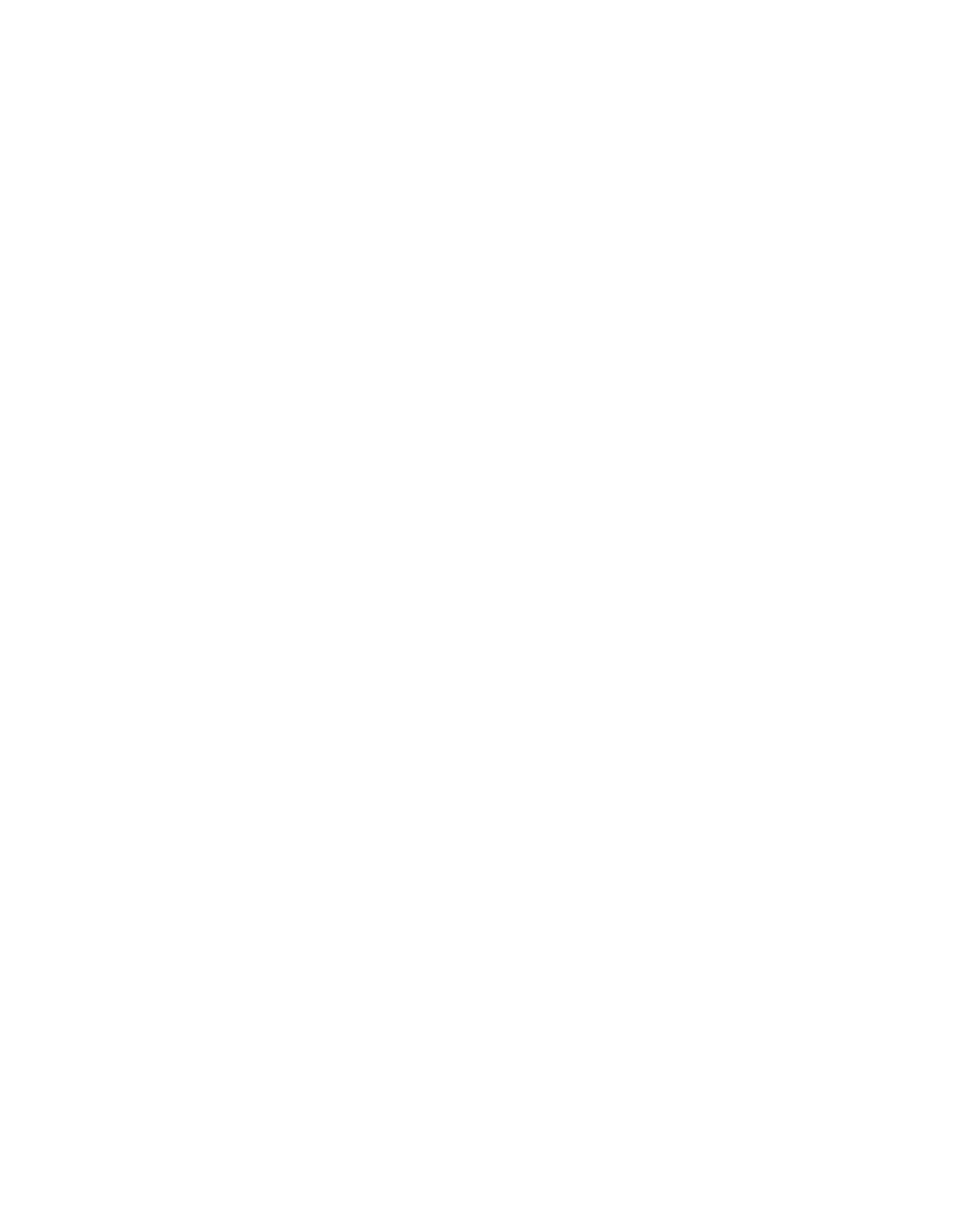A preliminary Draft Section 106 Programmatic Agreement for mitigation of adverse effects to historic properties for the Purple Line is included in this FEIS for review in accordance with 36 CFR Part 800.6 and is subject to change based on comments from the public and consulting parties. The preliminary Draft Section 106 Programmatic Agreement is provided in Appendix H of the FEIS. FTA, MTA, and SHPO, in coordination with the consulting parties and invited signatories, will finalize this PA prior to the Record of Decision.

### **DRAFT**

#### **PROGRAMMATIC AGREEMENT**

### **AMONG**

### **THE FEDERAL TRANSIT ADMINISTRATION, THE MARYLAND TRANSIT ADMINISTRATION, AND THE MARYLAND STATE HISTORIC PRESERVATION OFFICER,**

#### **REGARDING**

#### **THE PURPLE LINE PROJECT FROM BETHESDA, MONTGOMERY COUNTY TO NEW CARROLLTON, PRINCE GEORGE'S COUNTY, MARYLAND**

**WHEREAS,** the Purple Line Project (Undertaking) is a planned 16.2-mile light rail transit line to provide faster, more reliable and high capacity transit service for east-west travel between Bethesda, Montgomery County and New Carrollton, Prince George's County in Maryland (**Exhibit A**); and

**WHEREAS**, because the Federal Transit Administration (FTA) may provide funding to the Maryland Transit Administration (MTA) pursuant to Section 5309, this is a federal undertaking subject to Section 106 of the National Historic Preservation Act of 1966, as amended (codified at 16 USC 470f) and its implementing regulations at 36 CFR part 800, as amended, hereinafter collectively referred to as "Section 106;" and

**WHEREAS, the** MTA is the Undertaking's project sponsor and the FTA is serving as the Undertaking's lead federal agency pursuant to the National Environmental Policy Act (NEPA, codified as 42 USC 4321 *et seq.*), and is the federal agency responsible for compliance with Section 106); and

**WHEREAS,** after detailed study of various alternatives and their associated impacts, and consideration of efforts to avoid and minimize certain project impacts, the MTA, through coordination with the FTA, has defined a Preferred Alternative for detailed engineering and construction; and

**WHEREAS**, the FTA in consultation with the Maryland State Historic Preservation Officer (MD SHPO) has established the Undertaking's Area of Potential Effects (APE) for purposes of the 106 analysis, as defined at 36 CFR 800.16(d), to encompass the geographic areas within which the Undertaking may directly or indirectly cause alterations in the character or use of historic properties, as illustrated in **Exhibit B**, recognizing that the APE may require modification as more detailed engineering for the Undertaking is developed; and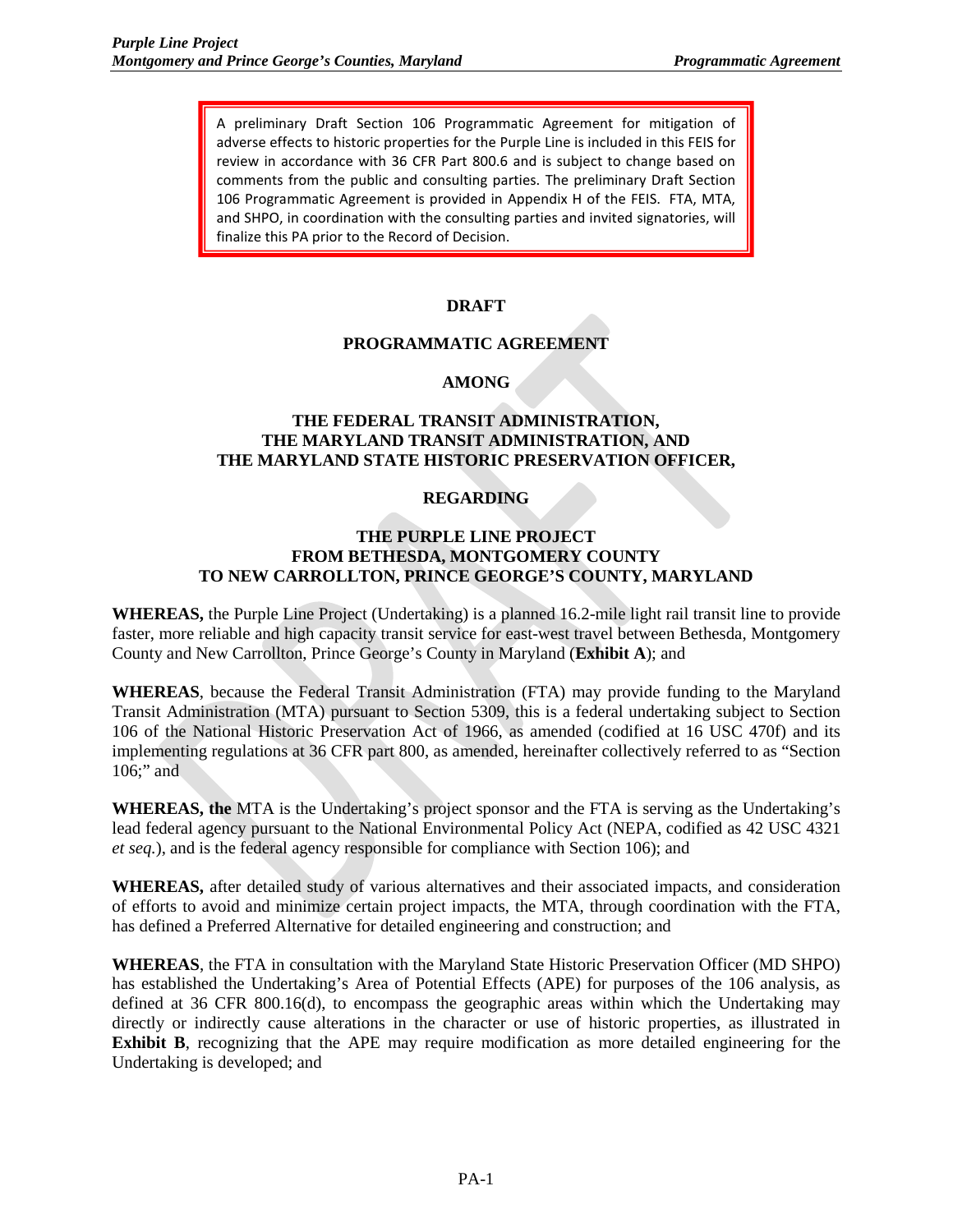**WHEREAS**, the FTA, in consultation with the MD SHPO, has identified  $\le$ insert corrected number $\ge$ historic properties that are eligible for or listed in the National Register of Historic Places (National Register) within the Undertaking's APE, illustrated on **Exhibit B**; and

**WHEREAS**, the FTA has determined that the Undertaking will have *adverse effects* on the following historic properties listed in or eligible for the National Register: the Metropolitan Branch-B&O Railroad (M: 37-16), Montgomery County; Talbot Avenue Bridge over the B&O Railroad (Bridge M-85; M: 36- 30), Montgomery County; and the Falkland Apartments (M: 36-12), Montgomery County; and

**WHEREAS**, the FTA has determined that the Undertaking's effects on archeological resources cannot be fully determined prior to approval of the Undertaking; and

**WHEREAS**, it is understood that this PA is based upon review of preliminary engineering, which will be refined the project design advances and reviewed by the signatory parties to this PA and other consulting parties during project design; and

**WHEREAS**, the FTA, MTA and MD SHPO acknowledge that as a result of modifications or the addition of ancillary actions to the Undertaking, there may be effects on additional previously identified historic properties within the APE or additional cultural resources or archeologically sensitive areas outside the APE; therefore this PA sets forth the measures that will be implemented to identify and consider any further effects to historic properties; and

**WHEREAS**, the FTA, in coordination with the MTA, has consulted with the MD SHPO, pursuant to the requirements of Section 106; and FTA, MTA and the MD SHPO determined that it is appropriate to enter into this PA, pursuant to 36 CFR 800.14(b); and

**WHEREAS**, the MTA has participated in consultation, has responsibilities for implementing stipulations under this PA, pursuant to 36 CFR 800.6(c)(2), and has been invited to be a signatory to this PA; and

**WHEREAS,** the FTA has identified and invited the following parties (herein referred to as "consulting parties") to comment and consult on the Undertaking as part of the Section 106 process: Anacostia Trails Heritage Area, Inc., Columbia Country Club, Falklands Chase, Friends of Sligo Creek, Hawkins Lane Historic District, Heritage Tourism Alliance of Montgomery County, Historic Takoma, Inc., Hyattsville Preservation Association, Inc., Maryland-National Capital Parks and Planning Commission, Montgomery County, Maryland-National Capital Parks and Planning Commission, Prince George's County, Montgomery County Historic Preservation Commission, Montgomery Preservation, Inc., National Institutes of Health, Office of Communications and Public Liaison, North College Park Citizens Association, Old Town College Park Preservation Association, Peerless Rockville Historic Preservation, Ltd., Prince George's County Historical and Cultural Trust, Prince George's County Historical Society, Prince George's Heritage, Inc., Redevelopment Authority of Prince George's County, Riverdale Historical Society, Rockville Historic District Commission, Silver Spring Historical Society, University Hills Civic Association, University of Maryland, Tuscarora Nation, Shawnee Tribe, Saint Regis Mohawk Tribe, Delaware Tribe of Indians, Onondaga Nation, Oneida Indian Nation, Eastern Shawnee Tribe, The Delaware Nation, and Absentee-Shawnee Tribe of Oklahoma; and

**WHEREAS**, during the implementation of this PA, the FTA, MTA and MD SHPO may identify other relevant parties and invite them to participate as consulting parties in the consultation process specified in this PA; and

**WHEREAS,** the Project will cross properties under the authority of the National Park Service (NPS) and the National Capital Planning Commission (NCPC), they have been invited to be signatories to this Agreement; and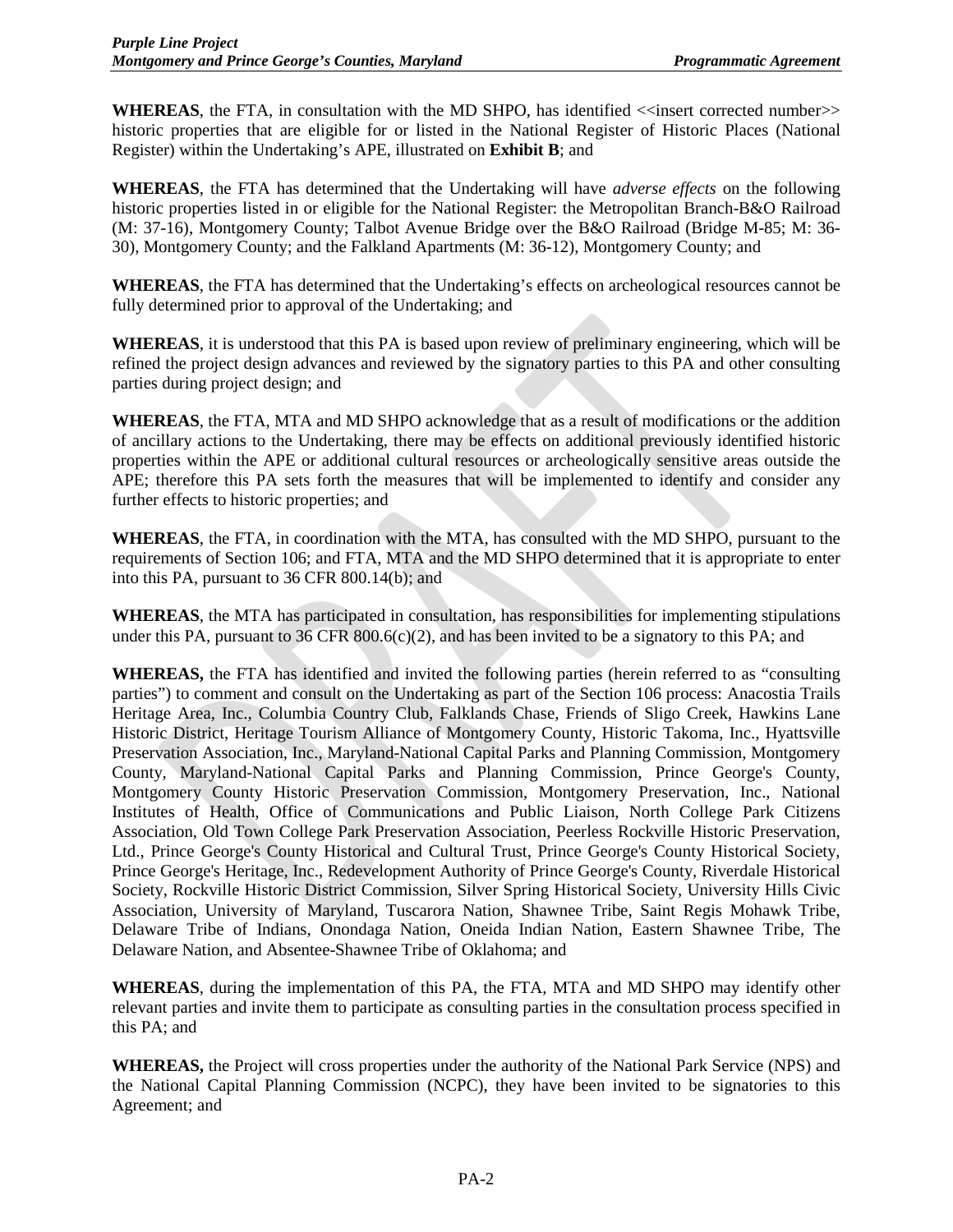**WHEREAS, the** FTA notified the Advisory Council on Historic Preservation (ACHP) of the Undertaking's adverse effect on August 1, 2013, and invited the ACHP to participate in the Section 106 process for the Undertaking; and the ACHP declined in writing on August 14, 2013, to participate in consultation (**Exhibit G**); and

**WHEREAS¸** the FTA and MTA sought and considered the views of the public on this Undertaking through the public involvement process described in the Final Environmental Impact Statement including a website, mass mailings, public workshops, and public comments, resulting in this PA being developed with appropriate public participation during the Section 106 process, and the public shall be duly notified as to the execution and effective dates of this PA through the issuance of the FTA Record of Decision for the Undertaking; and

**WHEREAS,** the MD SHPO agrees that fulfillment of the terms of the PA will satisfy the responsibilities of MTA and any Maryland state agency under the requirements of the Maryland Historical Trust Act of 1985, as amended (Sections 5A-325 and 5A-326 of the State Finance and Procurement Article, Annotated Code of Maryland), for any components of the Undertaking that require licensing, permitting and/or funding actions from Maryland state agencies;

**NOW, THEREFORE,** the FTA, MTA, MD SHPO, NPS, and NCPC agree that upon the FTA's decision to proceed with further design and construction of the Undertaking the FTA and MTA shall ensure that the following stipulations are implemented in order to take into account the effects of the Undertaking on historic properties, and that these stipulations shall govern the Undertaking and all its parts until this PA expires or is terminated.

# **STIPULATIONS**

The FTA and MTA shall ensure that the following measures are implemented:

#### **I. PURPOSE**

This PA sets forth the process by which the FTA, with the assistance of the MTA, will meet its responsibilities under Section 106 for the Undertaking. The PA establishes procedures for ongoing consultation between the FTA, MTA, MD SHPO, NPS, and NCPC and the consulting parties to consider and resolve the Undertaking's effects on historic properties during the design and construction phases of the Undertaking. The stipulations below set forth measures for treatment of built historic properties, treatment of archeological resources, design review, and specify how the signatory parties and consulting parties will be involved in any review.

# **II. RESPONSIBILITIES OF THE SIGNATORIES**

#### **A. Signatory Parties**

The FTA, MTA, MD SHPO, NPS, and NCPC are the signatory parties (herein "signatory parties") to this PA. The signatory parties shall participate in the coordination process as specified in subsequent stipulations of the PA.

#### **B. Federal Transit Administration**

The FTA will include the obligations set forth in this PA as part of its Record of Decision and a condition of FTA approval of any grant issued for design and construction of the Undertaking to ensure that these measures will be implemented as part of the compliance with the Section 106 process and the subsequent design, and construction of the Undertaking.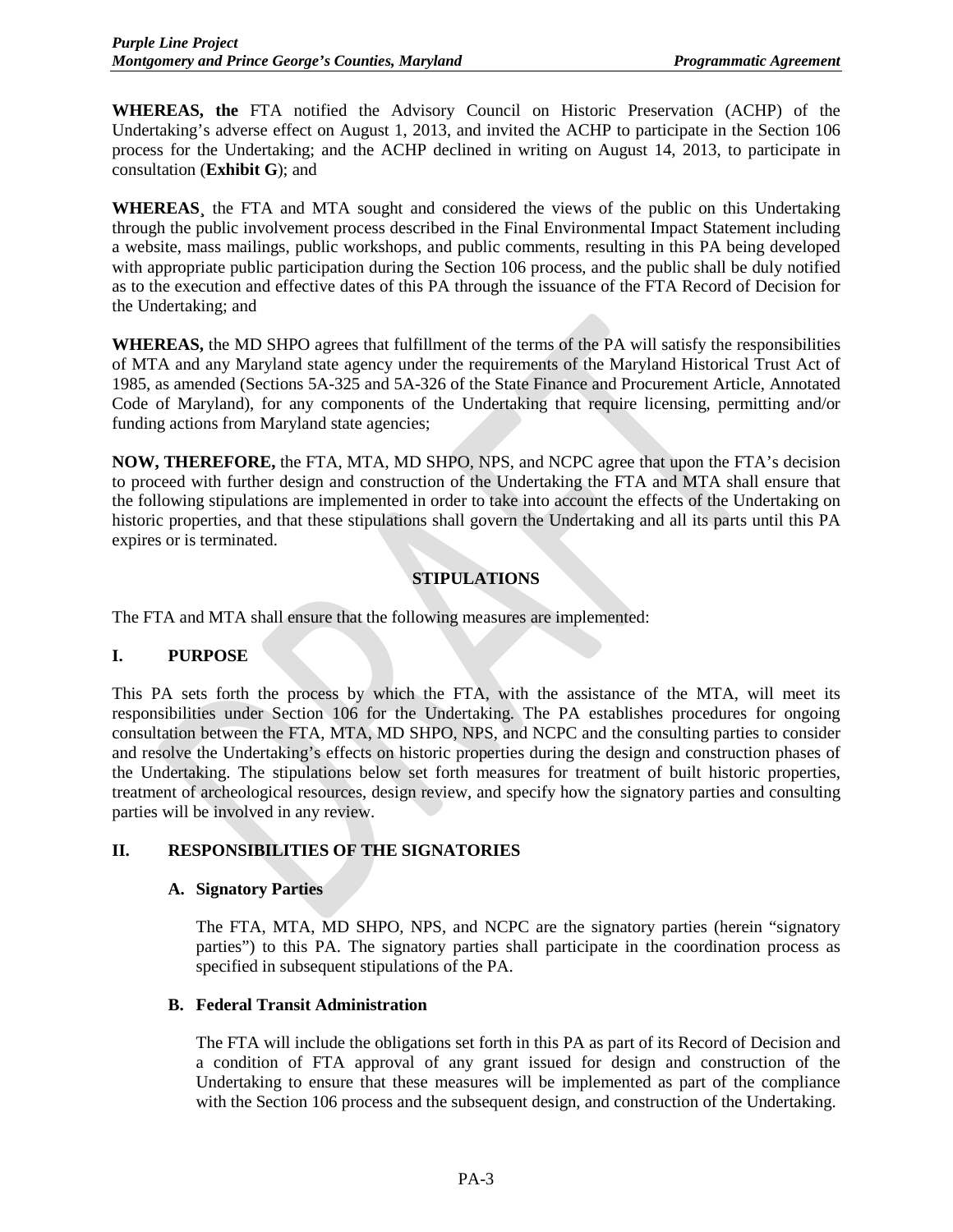# **C. Maryland Transit Administration**

The MTA shall implement the terms of this PA, where applicable, in conjunction with the ongoing design and construction of the Undertaking.

The MTA shall establish a Cultural Resources Management Team (CRMT) for the design and construction phases of the project to assist the MTA in implementing the provisions of this PA.

- 1. The CRMT shall be comprised of a team of personnel meeting the qualifications specified in Stipulation III.A and shall ensure that all cultural resources work carried out pursuant to this PA is done in accordance with the relevant documents in Stipulation III.B.
- 2. The CRMT will be on-site when there is a potential for historic properties (including both built historic properties and archeological resources) to be affected by the construction and will take responsibility to monitor all construction activities that may affect historic and archeological resources.
- 3. The CRMT will train appropriate members of the on-site contractor staff of the stipulations outlined in this PA and any documents that pertain to the protection of historic resources prior to the commencement of work and at regular intervals not to exceed six months. A requirement to cooperate with the CRMT will be included in all design and construction contracts related to the Undertaking. A copy of this training (presentation and handouts) will be provided to the consulting parties for review and comment prior to implementation.

### **D. National Park Service**

The NPS shall review design plans for the Purple Line that intersect with the Baltimore-Washington Parkway.

#### **E. National Capital Planning Commission**

The NCPC shall review design plans for the Purple Line that intersect with historic properties under their authority.

# **III. PROFESSIONAL STANDARDS**

#### **A. Qualifications**

The MTA shall ensure that all cultural resources work performed pursuant to this PA is carried out by or under the direct supervision of personnel meeting The Secretary of the Interior's Professional Qualifications Standards (48 FR 44716) (hereinafter cited as "qualifications") with experiences and background in History, Architectural History, Historic Architecture, and Archeology, as appropriate.

#### **B. Standards and Guidelines**

The MTA shall ensure that all cultural resources investigations and preservation work executed as part of this PA will be completed according to the following accepted professional standards and guidelines: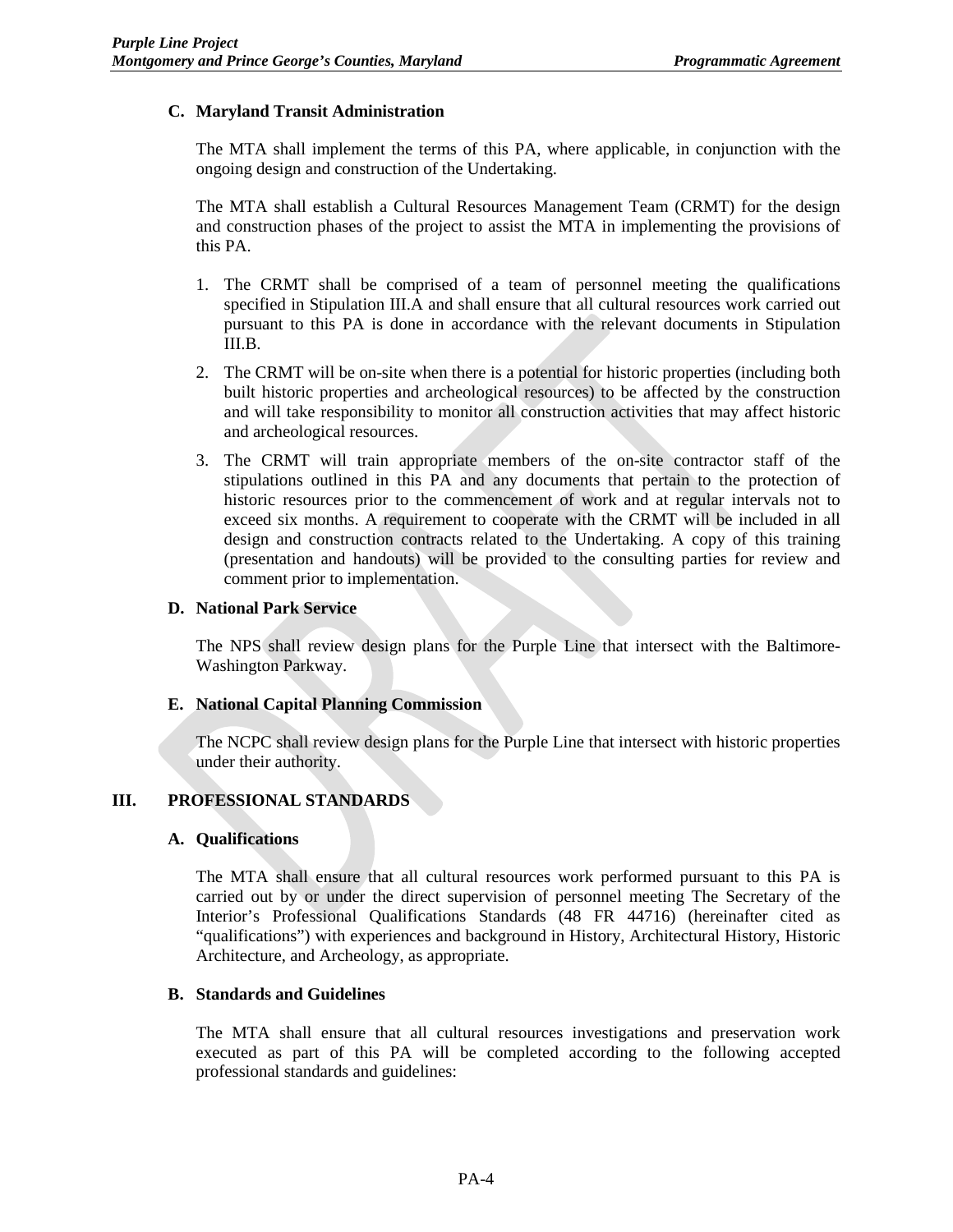- 1. Secretary of the Interior's Standards and Guidelines for Archeology and Historic Preservation (48 FR 44716; 1983 and successors);
- 2. Standards and Guidelines for Archeological Investigations in Maryland (Shaffer and Cole 1994);
- 3. Collections and Conservation Standards, Technical Update No. 1 of the Standards and Guidelines for Archeological Investigations in Maryland (Maryland Historical Trust 2005);
- 4. Standards and Guidelines for Architectural and Historical Investigations in Maryland (Maryland Historical Trust 2000);
- 5. General Guidelines for Compliance-Generated Determinations of Eligibility and Standards and Guidelines for Architectural and Historical Investigations in Maryland (Maryland Historical Trust, 2002);
- 6. Advisory Council on Historic Preservation Section 106 Archeology Guidance (ACHP 2007);
	- Recommended Approach for Consultation on Recovery of Significant Information for Archeological Sites, ACHP 2007 (64 FR 27085-27087);
	- Advisory Council on Historic Preservation Policy Statement Regarding Treatment of Burial Sites, Human Remains and Funerary Objects (ACHP 2007); and
	- Secretary of the Interior's Standards for the Treatment of Historic Properties (36 CFR Part 68).

### **C. Curation**

All materials and records resulting from archeological investigations conducted for the project will be curated in accordance with 36 CFR 79 at the Maryland Archeological Conservation Laboratory (MAC Lab), unless clear title, Deed of Gift, or federal curation agreement for the collection cannot be obtained. MTA shall consult with the MD SHPO regarding the appropriate disposition of any materials or records not proposed for curation at the MAC Lab.

# **IV. BUILT HISTORIC PROPERTIES STIPULATIONS**

The FTA has determined through the Section 106 process that the Undertaking will have adverse effects on three historic properties due to construction activities and/or the siting of project-related infrastructure. It is possible that additional, previously unidentified historic properties may be identified within the Undertaking's APE in the future or in the area of any new project elements (see Stipulation IV.A) and that these historic properties may be affected by the Undertaking. Accordingly, this PA sets forth the following measures that will be implemented for all built historic properties within the Undertaking's APE to not only resolve any adverse effects, but also to ensure avoidance of adverse effects through sensitive design and positive protections.

#### **A. Identification of Additional Built Historic Properties and Assessment of Project Effects**

If additional built historic properties not previously identified in the Section 106 process are identified in the Undertaking's APE during design or construction of the Undertaking, or if new project elements are added to the Undertaking, the MTA will consult with the MD SHPO to evaluate eligibility and effects, if needed, in accordance with the process outlined in Stipulation VIII for ancillary activities and design modifications.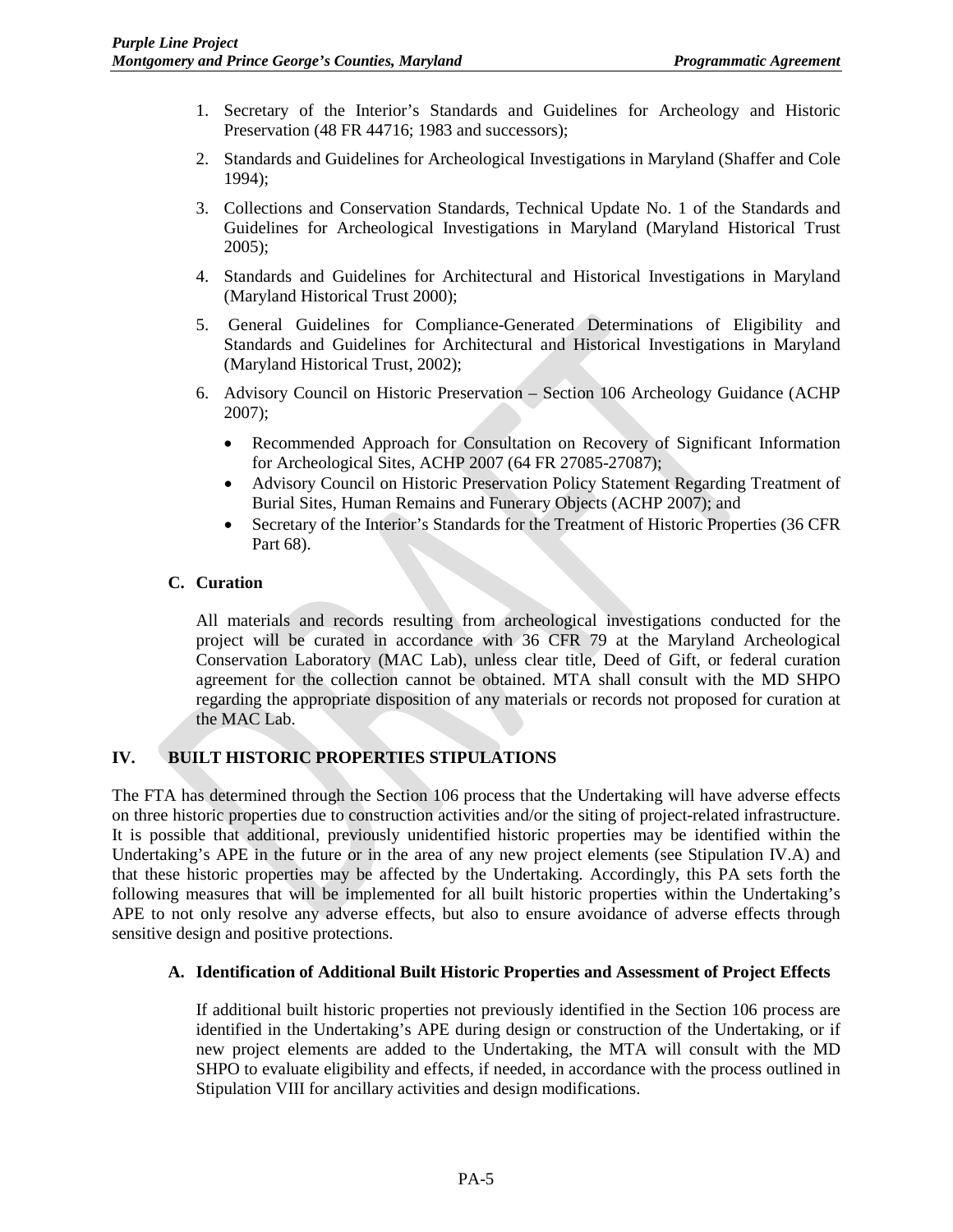# **B. Construction Protection Plan**

To avoid Undertaking-related construction damage to any known or unknown built historic property as set forth in Stipulation IV.C, the MTA, in consultation with the FTA and the MD SHPO, will develop construction protection plans for built historic properties; these plans will include best practices and contractor requirements that will avoid, minimize, and mitigate adverse effects. Exhibit C provides a list of procedures that will be included in the Construction Protection Plans, which will be developed prior to construction of the project. MTA shall ensure that all historic properties where there is a potential to be affected by construction related activities will be included in a Construction Protection Plan and MTA shall implement such plans in conjunction with construction sequencing.

### **C. Avoidance and Resolution of Permanent Visual Adverse Effects**

As part of the Section 106 process, the FTA and MTA identified 26 historic properties that are eligible for or listed in the National Register within the Undertaking's APE. The FTA and MTA have determined that the Undertaking will have no effect or no adverse effect on 23 of those historic properties, but the Undertaking has the potential to result in permanent visual adverse effects and changes to the historic setting of the following three historic properties: the Metropolitan Branch-B&O Railroad, Montgomery County; Talbot Avenue Bridge over the B&O Railroad, Montgomery County; and the Falkland Apartments, Montgomery County.

Throughout the design process, the FTA and MTA shall monitor the development of project plans to ensure the avoidance, as well as the mitigation, of permanent visual adverse affects to all historic properties within the Undertaking's APE. Context sensitive design specifications developed in accordance with Stipulation IV.D may be utilized to avoid and resolve adverse effects, in consultation with the MD SHPO, NPS, NCPC, and other consulting parties.

# **D. Guiding Principles of Design**

The MTA shall ensure that the designs for new construction, in those areas where elements of the Undertaking will be visible to historic properties located within the APE, are sensitive to and compatible with the historic and architectural qualities of those nearby historic properties. The MTA shall develop designs that are responsive to the recommended approaches to new construction set forth in the *Secretary of the Interiors's Standards for the Treatment of Historic Properties* (36 CFR Part 68).

The MTA will consult with the MD SHPO, NPS, NCPC, and other relevant consulting parties on design specifications to address any permanent Undertaking elements that may affect the historic setting of a built historic property in the Undertaking's APE. Such elements may include, but are not limited to: ventilation facilities, portals, stations, traction power substations, central instrument houses, retaining walls and landscaping. In the review of the proposed designs, the signatory and consulting parties shall consider design components related to compatibility with the historic character of the adjacent historic properties, including but not limited to materials, scale, ornamentation, and massing. Review and comment on such submissions shall be governed by the process and timeframes set forth in Stipulation IX.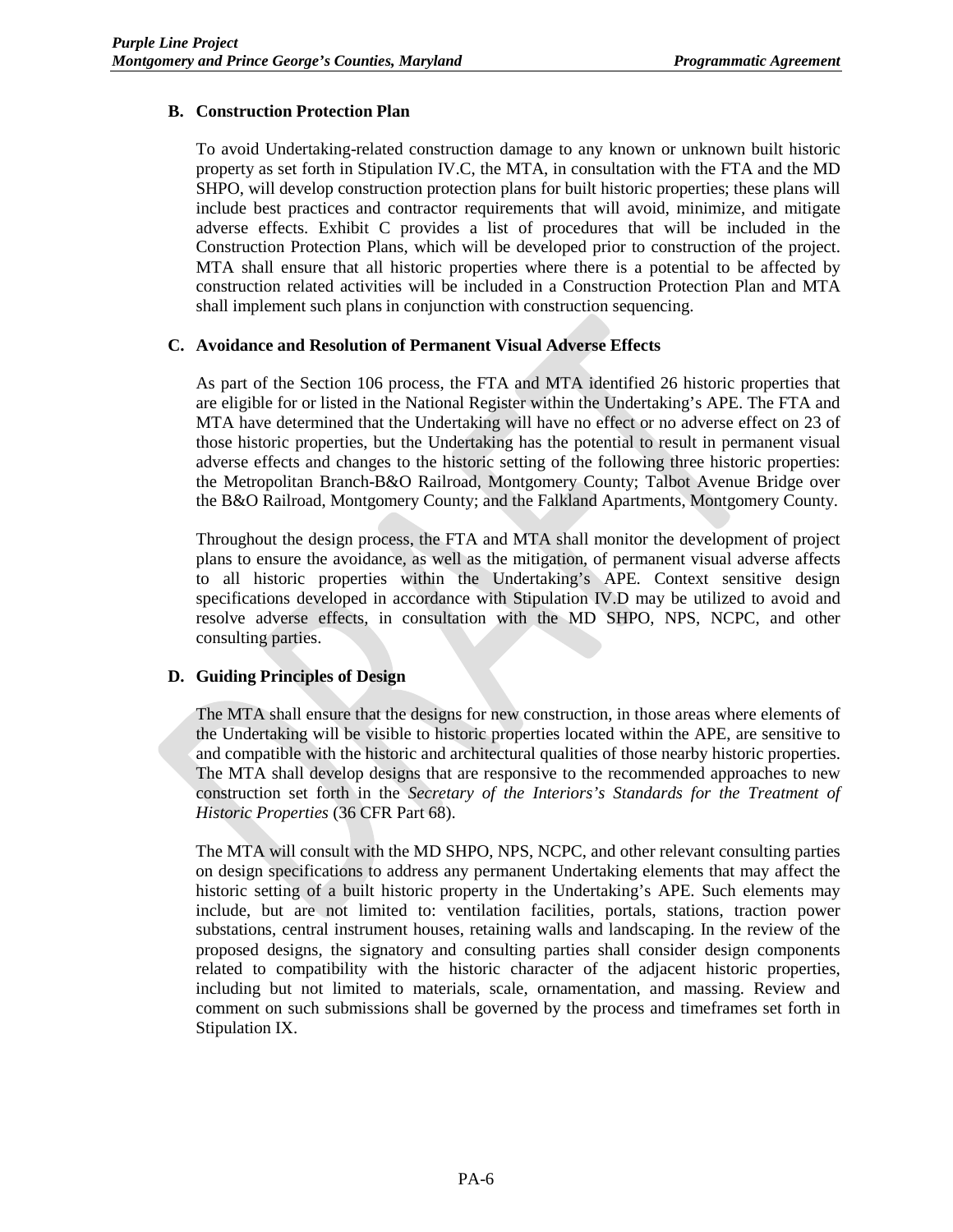# **E. Design Review**

The MTA shall submit pertinent sections of plans (including site plan, elevations, and specifications, where applicable) complete to 60% (semi-final review) and 90% (final review) to the MD SHPO, NPS, and NCPC, and provide opportunites for review and comment from appropriate consulting paties. The purpose of the review is to ensure that the proposed designs are compatible with the approaches to new construction recommended in the Secretary of the Interiors's Standards for the Treatment of Historic Properties (36 CFR Part 68), in order to avoid, minimize or mitigate any permanent adverse visual effects to historic properties. The MTA shall carefully consider the comments provided by the other signatory and consulting parties and incorporate suggested modifications, as appropriate. Review and comment on such submissions shall follow the process set forth in Stipulation IX. The MTA shall provide opportunities for public input in the design development process by soliciting comments through the established Neighborhood Work Groups and ongoing outreach efforts.

# **F. Historic American Buildings Survey/Historic American Engineering Record Documentation**

- 1. MTA shall develop a recordation plan to document and photograph the Talbot Avenue Bridge and the Falkland Apartments. The draft recordation plan will be provided to the MD SHPO for review and comment per Stipulation IX.
- 2. As part of the recordation plan development, the MTA shall consult with National Park Service staff to determine the appropriate repository for this documentation. If NPS does not want to include the documentation in its holdings, MTA shall submit the documentation to the MD SHPO and any other appropriate repository that may be identified in the Interpretation Plan, see Stipulation VI.
- 3. All work submitted to the National Park Service will adhere to the guidelines set forth in "HABS/HAER Photographs: Specifications and Guidelines" (U.S. Department of the Interior, 2001); "HABS/HAER Standards" (U.S. Department of the Interior, 1990); "HABS Historical Reports" (U.S. Department of the Interior, October 2000); and "Historical American Engineering Record Guidelines for Historical Reports" (U.S. Department of the Interior, 2008, updated 2010).
- 4. All written, graphic and photographic documentation submitted to the MD SHPO must adhere to the "Standards and Guidelines for Architectural and Historical Investigations in Maryland" (Maryland Historical Trust, 2000) and must include the Maryland Inventory of Historic Properties (MIHP) number associated with the historic property and photographic documentation that complies with current MD SHPO guidelines.
- 5. The MTA shall ensure that all documentation is completed, submitted and accepted by HABS/HAER and the MD SHPO, as applicable, prior to construction commencing in the vicinity of the historic properties being recorded and/or prior to demolition of the affected historic property. Review and comment of all recordation products shall follow the process set forth in Stipulation IX.

# **G. Built Historic Properties Web Map Application**

MTA shall develop a web map application and database of built historic properties that are located within the project's APE. The application shall enable cultural resources staff to administer, through a secure administrative interface/portal, historic property data and web content such as detailed historic information, geographic location, documentation, and photographs; and to present this information in a web map to signatories, consulting parties, stakeholders, and the public. The web application would be designed for display on the web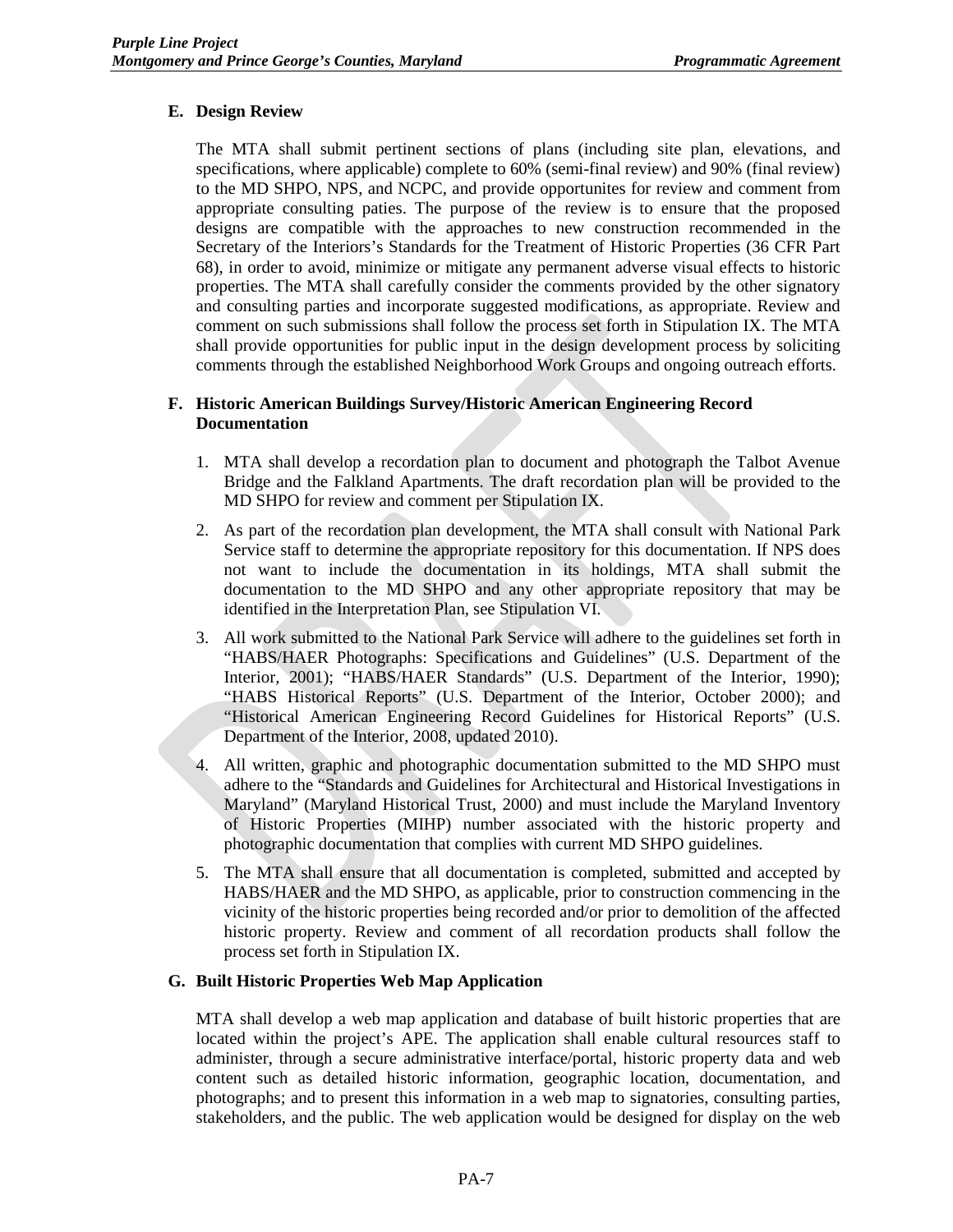browser on a desktop computer and a second version will be implemented for display on mobile devices. MTA will initiate database development prior to construction commencement and maintain the application and content for the duration of this PA.

### **V. ARCHEOLOGICAL RESOURCES**

Because additional areas of ground disturbance may occur outside of the current Limits of Disturbance (LOD), the FTA has determined through the Section 106 process that the Undertaking could have potential adverse effects on archeological historic properties. The FTA elected to complete identification, evaluation, and determination of effects on archeological resources outside the LOD (**Exhibit B**) in phases, pursuant to 36CFR 800.4(b)(2) and 36 CFR 800.5(a)(3), in accordance with the ongoing consultation process specified in this PA.

A report, Phase IB Archeological Survey of Light Rail Alignment Areas Associated with the Purple Line Project, Montgomery and Prince George's Counties, Maryland was prepared by the MTA for the Purple Line Preferred Alternative in support of the 2013 Final Environmental Impact Statement (FEIS). The report provided information on archeological resources within the LOD.

Accordingly, this PA sets forth the following measures that will be implemented to identify, evaluate, and resolve any adverse effects on archeological resources outside the Undertaking's LOD. The MTA shall ensure that all required cultural resources studies are implemented in accordance with the applicable performance standards in Stipulation III and with the following procedures.

#### **A. Identification**

The MTA shall complete and report survey efforts to identify resources potentially eligible for inclusion on the National Register that may be impacted by the Undertaking in archeologically sensitive areas not subject to prior archeological identifcation investigations. MTA shall ensure that the work is accomplished in accordance with the relevant procedures specified in Stipulation VIII and performance standards in Stipulation III.B.

#### **B. Site Evaluations**

The MTA will evaluate the National Register eligibility of any archeological site that may be impacted by the Undertaking, pursuant to Stipulation V.A above. The MTA shall complete the investigations in consultation with the MD SHPO and in accordance with 36 CFR 800.4(c) and shall assure that all work adheres to the relevant performance standards in Stipulation III.B of this PA. MTA shall provide the results of any such evaluation efforts to the MD SHPO, FTA, and relevant consulting parties for review and comment. If the MD SHPO does not provide comments within 30 calendar days of receipt, the MTA may assume acceptance of the results.

#### **C. Treatment of National Register Eligible Archeological Sites**

1. Consultation to Resolve Adverse Effects

If the MTA and MD SHPO determine that any of the sites evaluated pursuant to Stipulation V.B are eligible for listing in the National Register, the MTA, in coordination with the FTA, shall develop a plan for its avoidance, protection, recovery, or destruction without recovery, and public education/interpretation in consultation with the MD SHPO and relevant consulting parties. The MTA shall submit a treatment plan to the MD SHPO for a 30-day review period. Unless the MD SHPO objects within 30 days after receipt of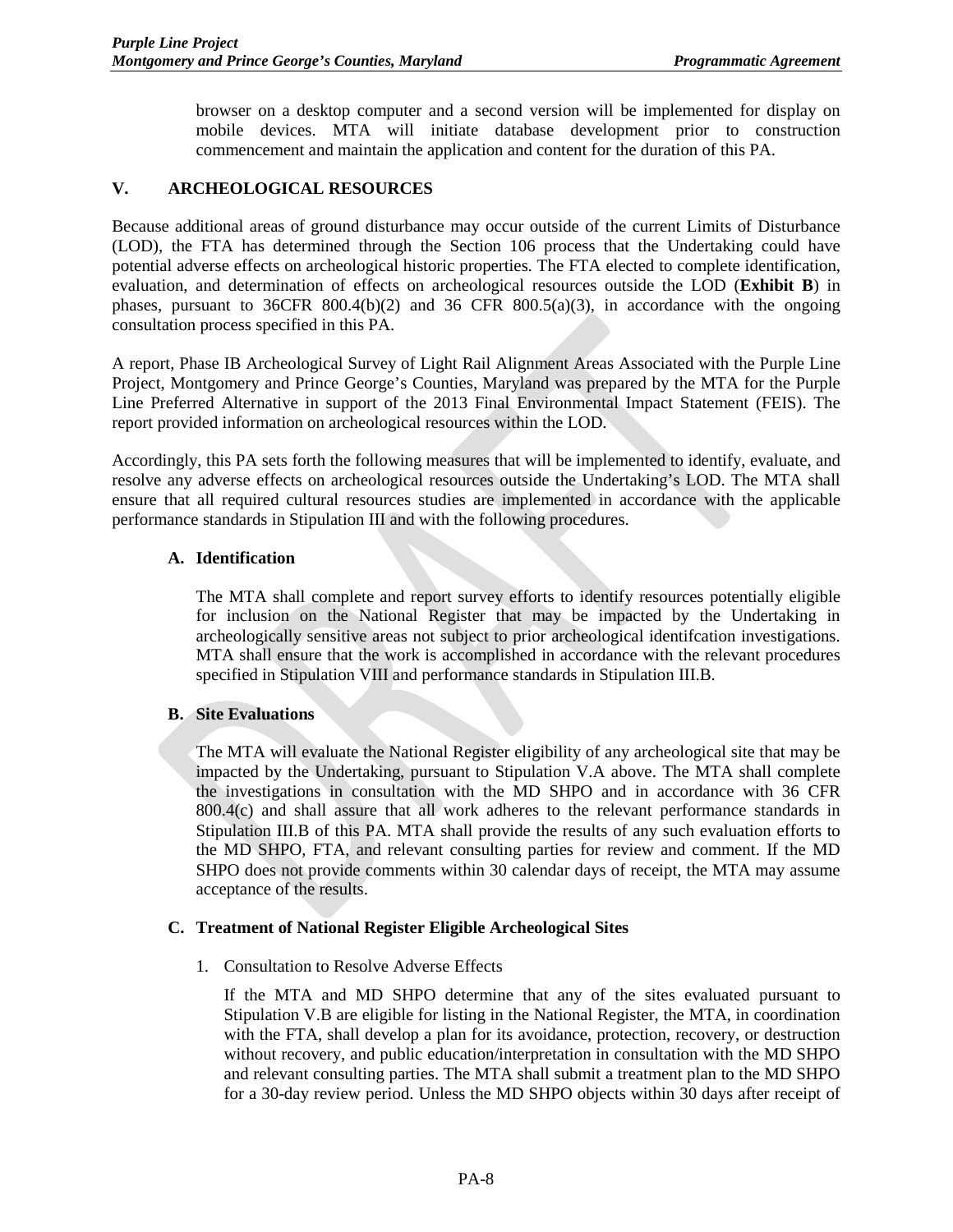the plan, the MTA shall implement it prior to the start of the project ground disturbance activities within or adjacent to the site area.

2. Data Recovery

Should data recovery investigations be selected as the treatment measure, the MTA shall ensure that a data recovery plan is developed in consultation with the MD SHPO, FTA and relevant consulting parties consistent with the performance standards outlined in Stipulation III.B. The plan shall incorporate the provisions discussed in Exhibit F and specify, at a minimum:

- The portions of the property where mitigations shall occur;
- Any portions of the property that will be destroyed without data recovery;
- The research questions to be addressed through data recovery with a description of the relevance and importance;
- The research and field methods to be used, with the explanation of their relevance to the research questions;
- The methods to be used in analysis, data management and dissemination of data including a schedule;
- The proposed disposition of recovered materials and records;
- Proposed methods for involving and informing the public;
- A proposed schedule for the submission of progress reports to the MTA and the MD SHPO; and
- Concepts for a public interpretive component.

The MD SHPO shall review and comment on such plan and will be governed by the process set forth in Stipulation IX. MTA will be responsible for the implementation of such a plan, as appropriate.

The MTA and MD SHPO will meet on-site to evaluate the success of the fieldwork phase of any data recovery program, near the end of the fieldwork effort. The MTA shall submit a management summary to the MD SHPO documenting the completion of fieldwork for 15-day review. Upon receipt of written concurrence from the MD SHPO, the MTA may proceed with the construction activities in the site areas concurrent with the completion of the remaining laboratory, analysis and reporting phases of the data recovery work.

# **D. Construction Protection Plan for Archeological Resources**

- 1. To avoid Undertaking-related construction damage to any known archeological resources or archeologically sensitive areas, the MTA will develop a Draft Construction Protection Plan (CPP) for Archeological Properties (Exhibit E) located within 90 feet of construction, in consultation with the FTA and MD SHPO.
- 2. The MTA will refine the CPP prior to construction of the Undertaking and update it as necessary. The MTA will ensure that any archeological property that could be adversely affected by Undertaking construction will be included in a CPP, and the MTA will implement such plans, as appropriate, in conjunction with construction sequencing. The CPP for archeological resources incorporates all activities related to the protection of archeological resources included in the PA.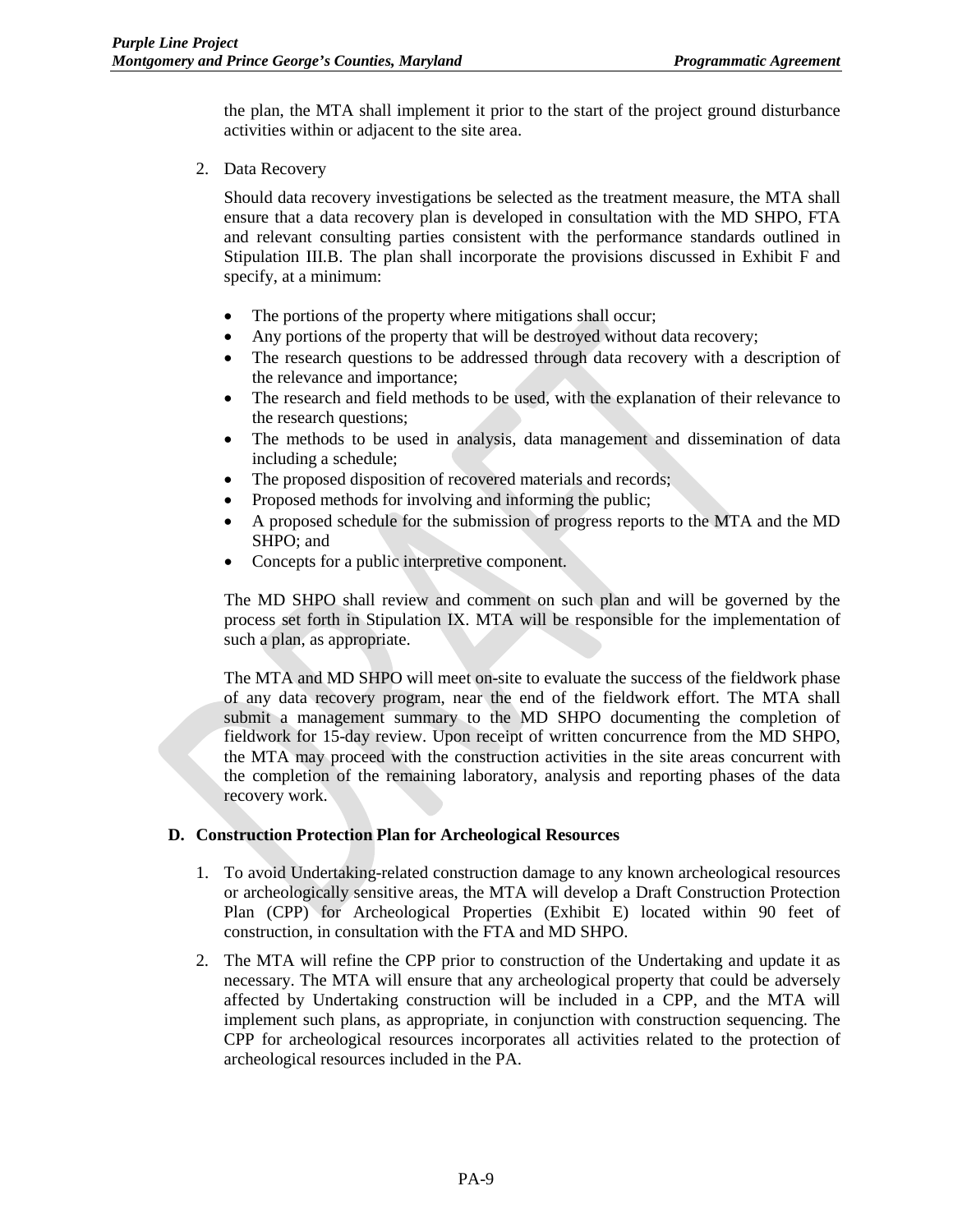# **E. Unanticipated Archeological Discoveries Plan**

- 1. The MTA, in coordination with the FTA, along with the MD SHPO, will implement the Unanticipated Discoveries Plan for non-human archeological resources and human remains, specified in Exhibit F, in the event that any unanticipated archeological resources and/or human remains are encountered during construction of the Undertaking.
- 2. The FTA and MTA, along with the MD SHPO, acknowledge that extraordinary costs will be incurred if construction were to be halted or delayed once underway. Accordingly, the parties will implement the approved Unanticipated Discoveries Plan expeditiously in circumstances requiring its use.

# **VI. PUBLIC INTERPRETATION PLAN**

MTA shall execute historically themed interpretive work for stations for a consistent system-wide interpretive plan. The interpretive work may include panels, signage, historic images, and associated applications, and the related documentation may be included on the project website. MTA will consult with the signatory and consulting parties to determine the scope and content of interpretive efforts and to identify potential partnering opportunities with participating agencies or organizations. MTA will develop a brief interpretive plan after this consultation and will distribute the plan to consulting parties for review and comment prior to executing the final document. Review of the interpretive plan shall follow the process set forth in Stipulation IX. MTA will complete development of the interpretive plan and coordination with the signatory and consulting parties prior to the commencement of any construction activities. Timeframes for the completion of specific interpretive work will be outlined in the Interpretive Plan.

# **VII. PROTOCOL FOR WORK IN AREAS POTENTIALLY SENSITIVE FOR HUMAN REMAINS**

MTA developed a detailed protocol for work in areas potentially sensitive for human remains, Exhibit F. Should any human remains be encountered during implementation of the PA, FTA, MTA and the MD SHPO shall follow the protcol specified in Exhibit H. Should the Undertaking uncover Native American human remains on federal property, FTA will comply with the requirements of the Native American Graves Repatriation Act (NAGPRA, 25 U.S.C. 3001).

# **VIII. DESIGN DEVELOPMENT, ALIGNMENT MODIFICATIONS AND ANCILLARY ACTIVITIES**

The project may result in unforeseen effects on other historic properties and archeological sites due to changes made during design development, alignment modifications, or as a results of associated ancillary activities including, but not limited to, construction staging areas, stormwater management facilities, wetland mitigation areas, reforestation areas, environmental stewardship activities or other actions. Should such activities be added for which cultural resources studies or assessments have not been completed, the MTA shall ensure that consultation ensues with the MD SHPO and other relevant consulting parties as appropriate, and that all required cultural resources studies are implemented in accordance with the applicable performance standards in Stipulation III and with the following procedures:

# **A. Identification**

The MTA professional cultural resources staff shall review any additions or changes to the project and implement identification investigations as necessary to identify any historic properties that may be impacted by the proposed activity or alignment modification. The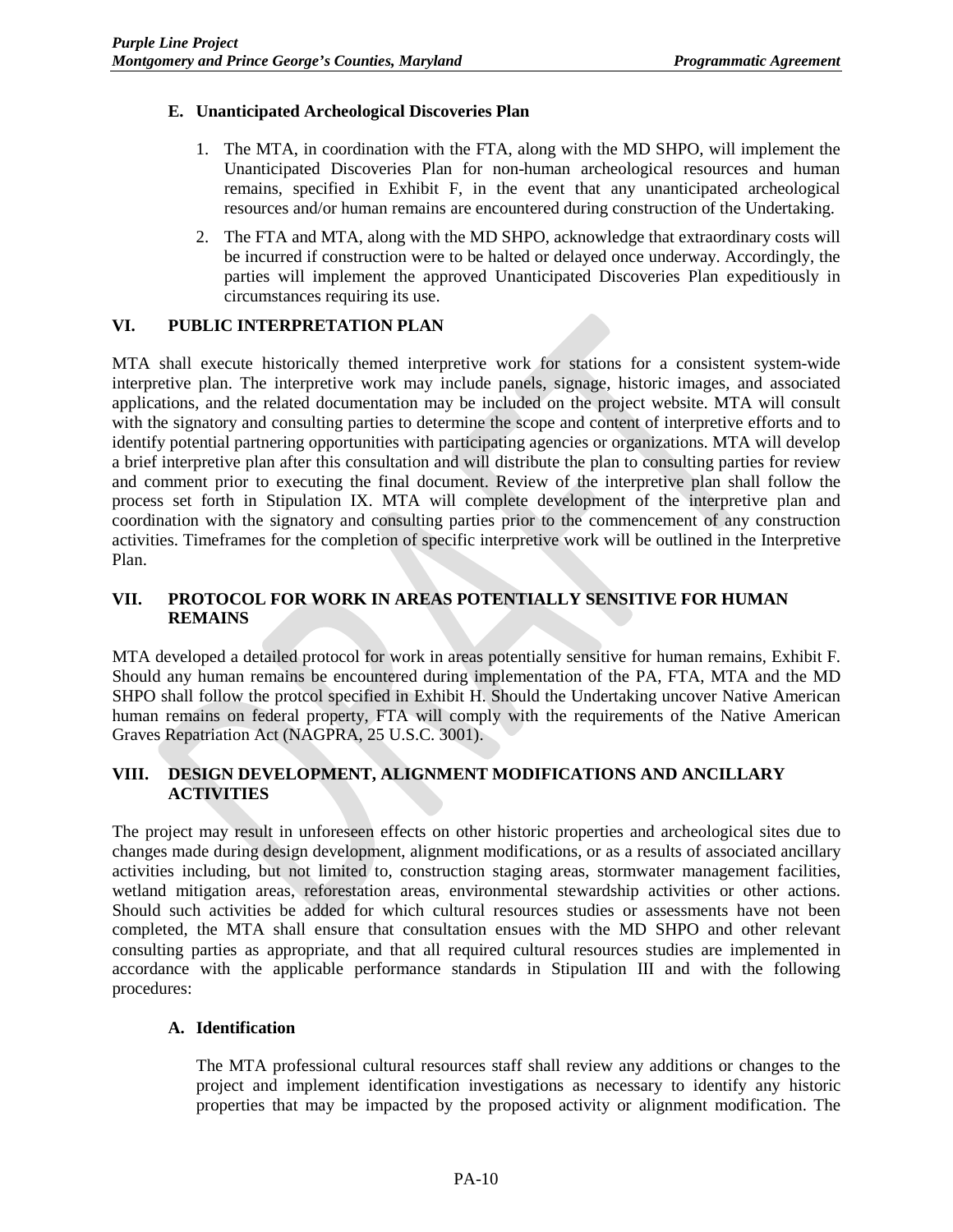MTA shall provide all completed information to the MD SHPO, FTA, and relevant consulting parties under this PA for review and comment. If the MD SHPO does not provide comments within 30 calendar days of receipt, the MTA may assume the MD SHPO acceptance of the results.

### **B. Evaluation**

The MTA shall evaluate all cultural resources identified in the areas inventoried under Stipulations IV.A, V.A and VIII.A in accordance with 36 CFR 800.4(c) to determine their eligibility for the National Register. The MTA shall provide the results of any such evaluation efforts to the MD SHPO, FTA, and relevant consulting parties for review and comment. If the MD SHPO does not provide comments within 30 calendar days of receipt, the MTA may assume the MD SHPO acceptance of the results.

### **C. Treatment**

Should any property eligible for inclusion in the National Register be identified under Stipulations IV.B, V.B and VIII.B, the MTA shall make a reasonable and good faith effort to avoid adversely impacting the resources by realigning or modifying the Undertaking. If adverse effects are unavoidable, the MTA, FTA, the MD SHPO and relevant consulting parties shall consult in accordance with 36 CFR 800.6 to develop and implement appropriate treatment options. The MTA shall ensure that any resulting cultural resources work is accomplished in accordance with the relevant performance standards in Stipulation III.

# **IX. DOCUMENT AND DESIGN REVIEW**

During the implementation of this PA, the MTA, in coordination with the FTA, shall provide the MD SHPO, NPS, NCPC, and other consulting parties with the opportunity to review and comment on appropriate documents, reports and design plans as specified in the stipulations throughout the PA. In general, review periods will encompass a timeframe not to exceed 30 calendar days from receipt of the item for review, unless otherwise specified in the PA.

The MD SHPO, NPS, and NCPC will provide comments to MTA regarding any plan or document submitted pursuant to this PA, as promptly as possible, but not to exceed 30 calendar days of the receipt of such revisions.

If the MD SHPO, NPS, and NCPC do not submit comments in writing within 30 calendar days of the receipt of any such submissions, MTA may assume MD SHPO acceptance of the submitted document.

If the MD SHPO, NPS, NCPC, or other consulting parties objects within 30 calendar days of the receipt of any submissions, then FTA, MTA, and the MD SHPO will consult expeditiously in an effort to resolve the objection.

If the FTA and MTA cannot resolve MD SHPO, NPS, NCPC, and/or other consulting parties objection, and if further consultation with the MD SHPO, NPS, and NCPC is deemed unproductive by any party, then the parties will adhere to the dispute resolution procedures detailed under Stipulation XI.

The FTA, MTA, MD SHPO, NPS, and NCPC acknowledge that the timeframes set forth in this stipulation will be the maximun allowable under normal circumstances. In exigent circumstances (such as when construction activities have been suspended or delayed pending resolution of the matter), each party agrees to expedite their respective document review and dispute resolution obligations.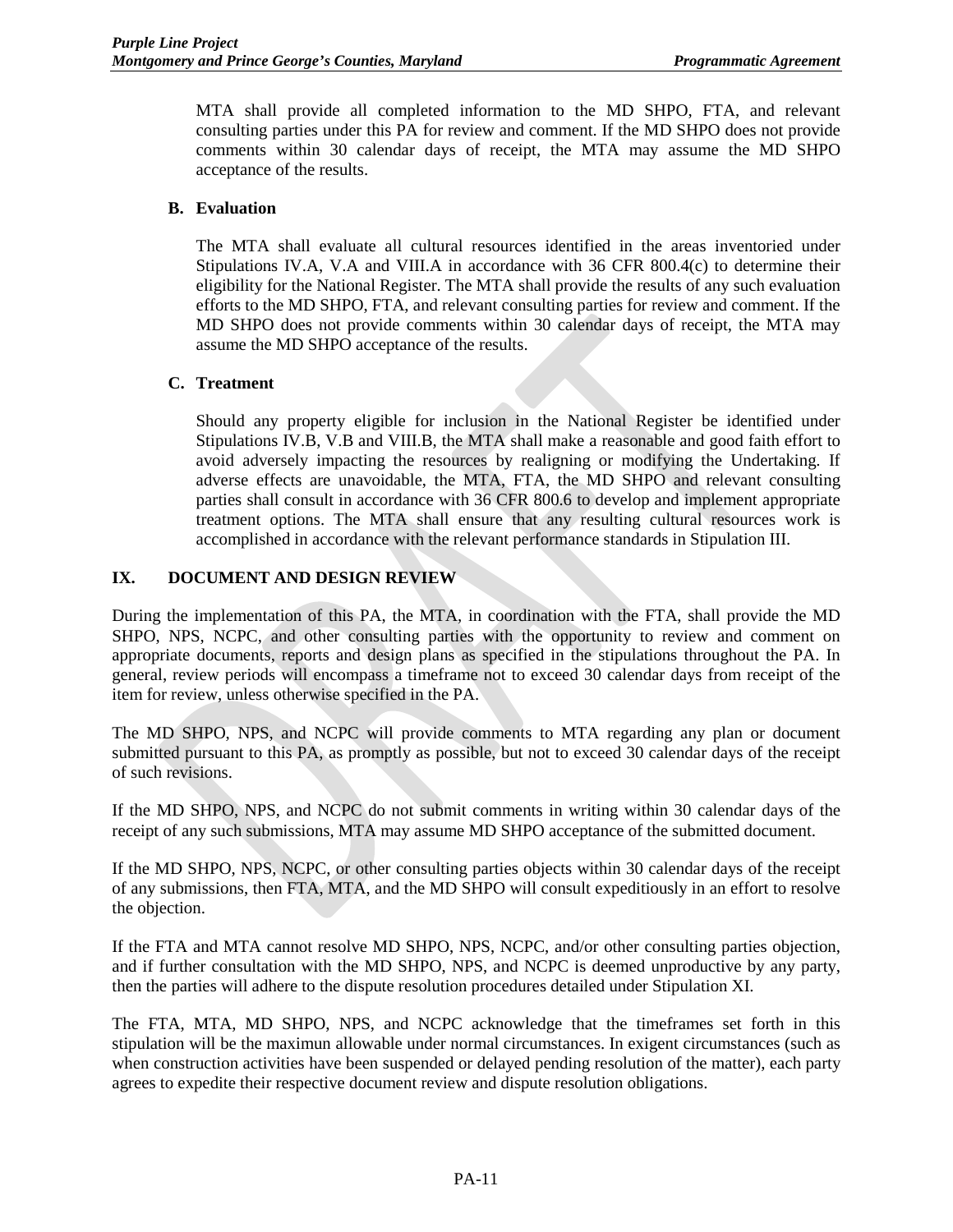### **X. ONGOING COORDINATION AND OVERSIGHT**

#### **A. Ongoing coordination**

The MTA and the MD SHPO will regularly consult to review implementation of the terms of this PA. The MTA shall schedule formal coordination meetings and invite the FTA, MD SHPO, NPS, NCPC, and relevant consulting parties, as needed throughout the duration of the PA. At a minimum, the MTA shall hold an annual meeting with the signatory and consulting parties for the duration the PA, as long as the MTA is still actively performing work under the PA stipulations.

### **B. Annual Report**

Commencing from the date that this PA is fully executed, and continuing until the Undertaking is completed or terminated, the MTA shall produce an annual report and submit it to the other signatory and consulting parties. The report will provide information concerning the status of implementing the various stipulations of this PA, identify any problems or unexpected issues encountered during the year, and address any changes the MTA recommends in the implementation of the PA. The MTA shall provide the report via email, the project web site or other agreed-upon methods of distribution.

### **C. Annual Review of the Programmatic Agreement**

**The MTA** and MD SHPO will review the effectiveness of this PA to determine whether to revise the PA during each annual reporting period. The MTA will recommend any PA revisions **that will be** amended in accordance with Stipulation XIII below **to the FTA, MD SHPO, NPS, and NCPC**.

# **D. Monitoring**

The FTA and MD SHPO will monitor activities carried out pursuant to this PA. The MTA will cooperate with the signatory parties in carrying out their monitoring efforts.

# **XI. DISPUTE RESOLUTION**

#### **A. Resolution of Objection by the Signatories**

Should the MD SHPO, or any of the signatories to this PA, object in writing within 30 days to any plans or actions proposed pursuant to this PA, the FTA shall consult with the objecting party to resolve the objection. If the FTA determines that such objection cannot be resolved, the FTA will within a 30-day time period:

- 1. Forward all documentation relevant to the dispute, including the FTA's proposed resolution, to the ACHP. Prior to reaching a final decision on the dispute, the FTA shall prepare a written response that takes into account any timely advice or comments regarding the dispute from the ACHP, signatories, and concurring parties, and provide them with a copy of this written response. The FTA will then proceed according to its final decision.
- 2. If the ACHP does not provide its advice regarding the dispute within the 30-day time period, FTA may make a final decision on the dispute and proceed accordingly. Prior to reaching such a final decision, the FTA shall prepare a written response that takes into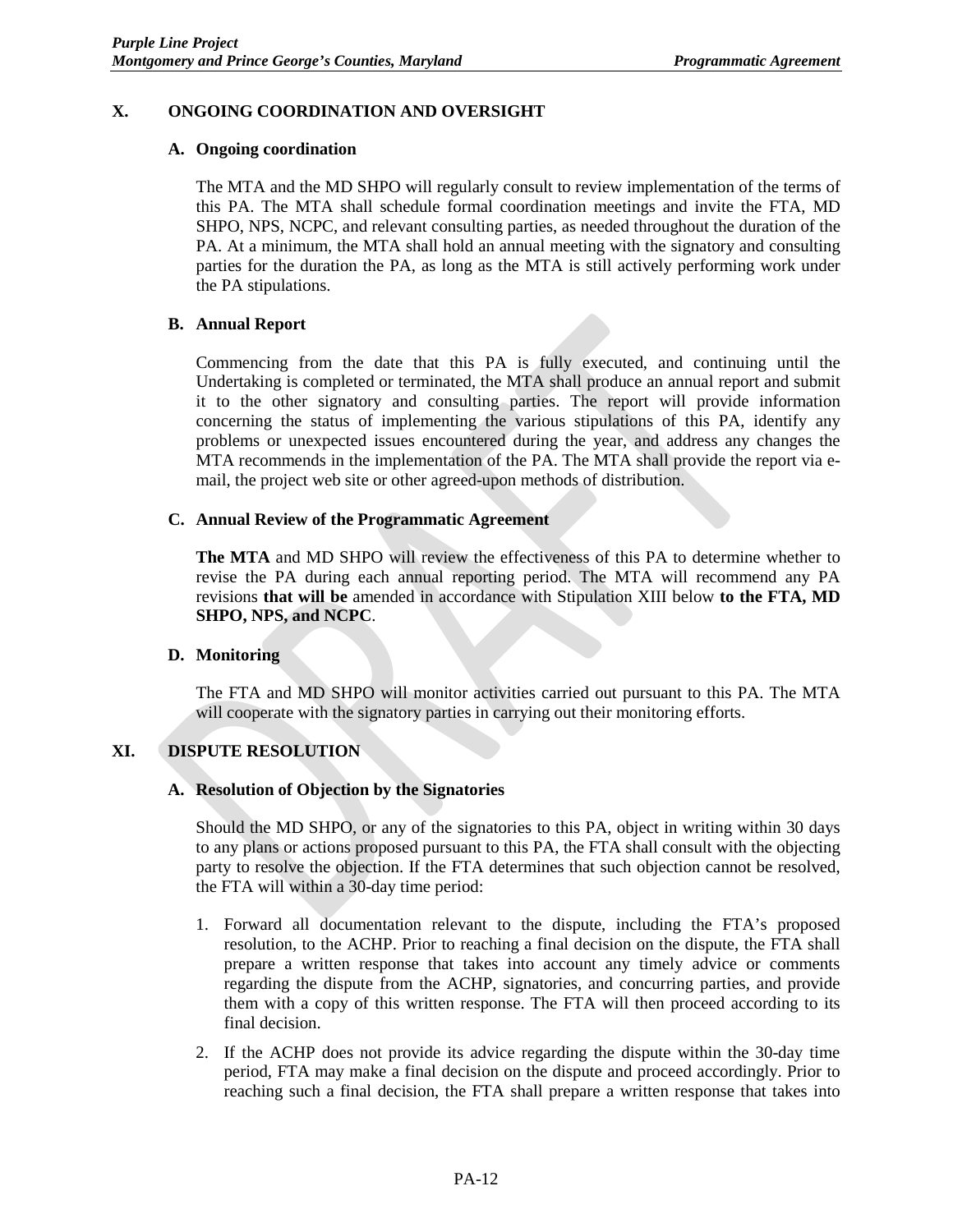account any timely comments regarding the dispute from the signatories and concurring parties to the PA, and provide them and the ACHP with a copy of such written response.

3. The FTA's responsibility to carry out all other actions subject to the terms of this PA that are not the subject of the dispute remains unchanged.

#### **B. Resolution of Objections**

At any time during the implementation of the measures stipulated in this PA, should an objection pertaining to this agreement or the effect of the Undertaking on historic properties be raised by another consulting party, or a member of the public, the MTA shall notify the parties to this agreement and take the objection into account, in coordination with the FTA, consulting with the objector, and with any of the parties to this agreement, as needed, to resolve the objection.

#### **XII. OTHER**

For purposes of notices and consulting pursuant to this PA, the following addresses and contact information should be used for the following agencies:

### **MTA**

John Newton Maryland Transit Administration 6 St. Paul Street Baltimore, MD 21202-1614

### **FTA**

Daniel Koenig, Environmental Protection Specialist Federal Transit Administration, DC Metro Office 1990 K Street NW, Suite 510 Washington, DC 20006

# **MD SHPO**

J. Rodney Little State Historic Preservation Officer Maryland Historical Trust 100 Community Place Crownsville, MD 21032-2023

# **NPS**

David Hayes, Regional Planner & Transportation Liaison National Park Service 1100 Ohio Drive SW Washington, DC 20242

# **NCPC**

Michael Weil, Urban Planner National Capital Planning Commission 401 9th Street NW, Suite 500 Washington, DC 20004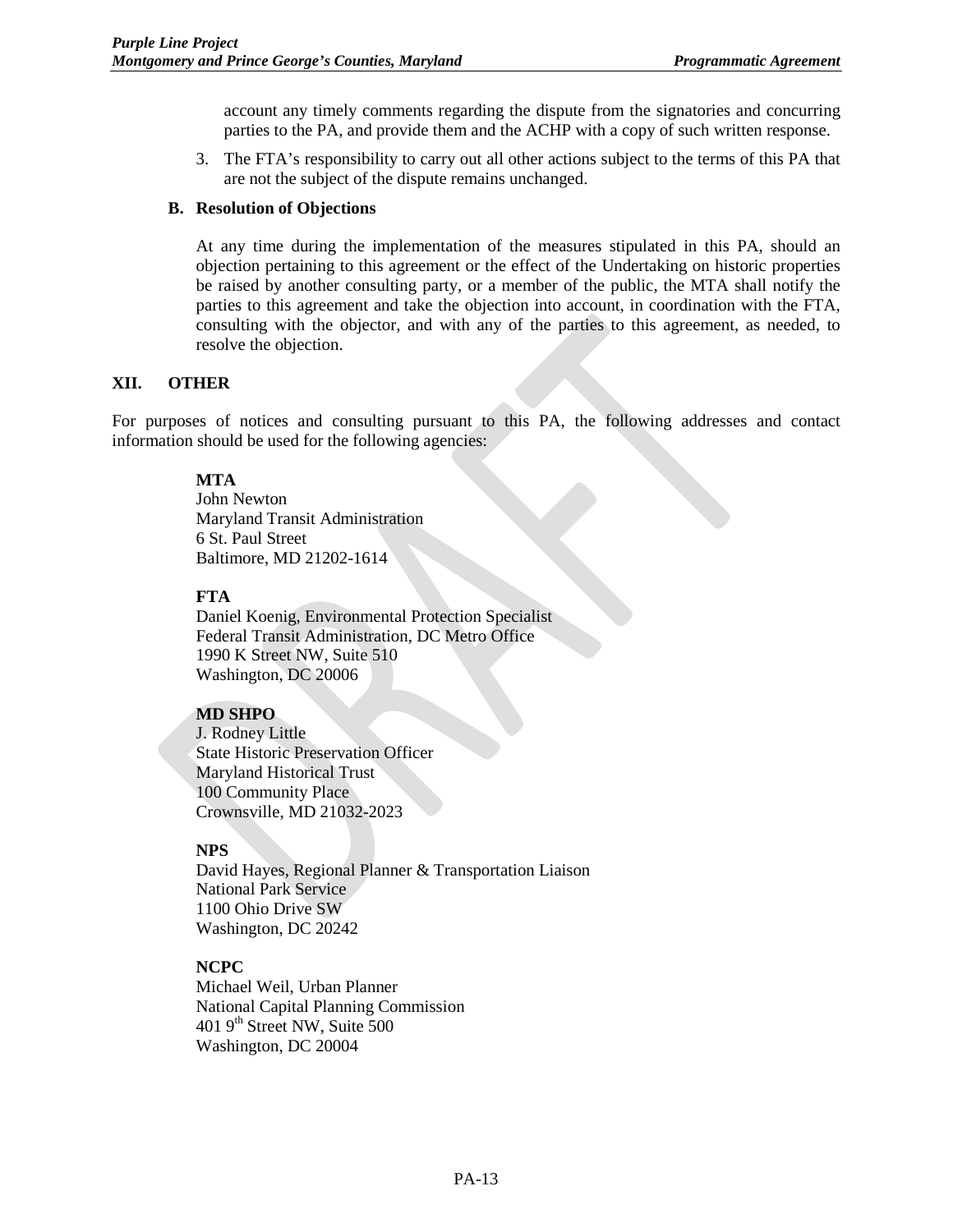If an emergency situation, that represents an immediate threat to public health, safety, life or property creating the potential to effect a historic property should occur during the duration of this PA, the regulations set forth in 36 CFR 800.12 shall be followed. MTA shall notify FTA and the MD SHPO of the condition which has created the situation and the measures to be taken to respond to the emergency or hazardous condition. FTA and the MD SHPO may submit comments to the MTA within seven days of the notification. If MTA determines that circumstances do not permit seven days for comment, MTA shall notify FTA and MD SHPO and invite any comments in the determined and stated time available. MTA shall consider these comments in developing a response to the treatment of historic properties in relation to the emergency situation.

# **XIII. AMENDMENTS**

This PA may be amended when such an amendment is agreed to in writing by all signatories. The amendment will be effective on the date a copy signed by all of the signatories is filed with ACHP.

### **XIV. TERMINATION**

If any signatory of this PA determines that its terms will not or cannot be carried out, that party will immediately consult with the other parties to attempt to develop an amendment per Stipulation XIII. If within thirty (30) days (or another time period agreed to by all signatories) an amendment cannot be reached, any signatory may terminate the PA upon written notification to the other signatories. If the PA is terminated, MTA and FTA must comply with subpart B of 36 CFR 800 with regard to individual undertakings of the program covered by the PA, pursuant to  $36$  CFR  $800.14(b)(2)(v)$ , prior to work continuing on the Undertaking. MTA and FTA will notify the signatories as to the course of action it will pursue.

### **XV. DURATION**

This PA shall be null and void if its terms are not carried out within ten (10) years from the date of execution, unless the signatory parties agree to amend it in accordance with Stipulation XIII. If the FTA and MTA have not fulfilled the terms of the PA prior to its expiration, the signatory parties shall consult to reconsider the terms of the PA and amend it according to Stipulation XIII or terminate it in accordance with Stipulation XIV.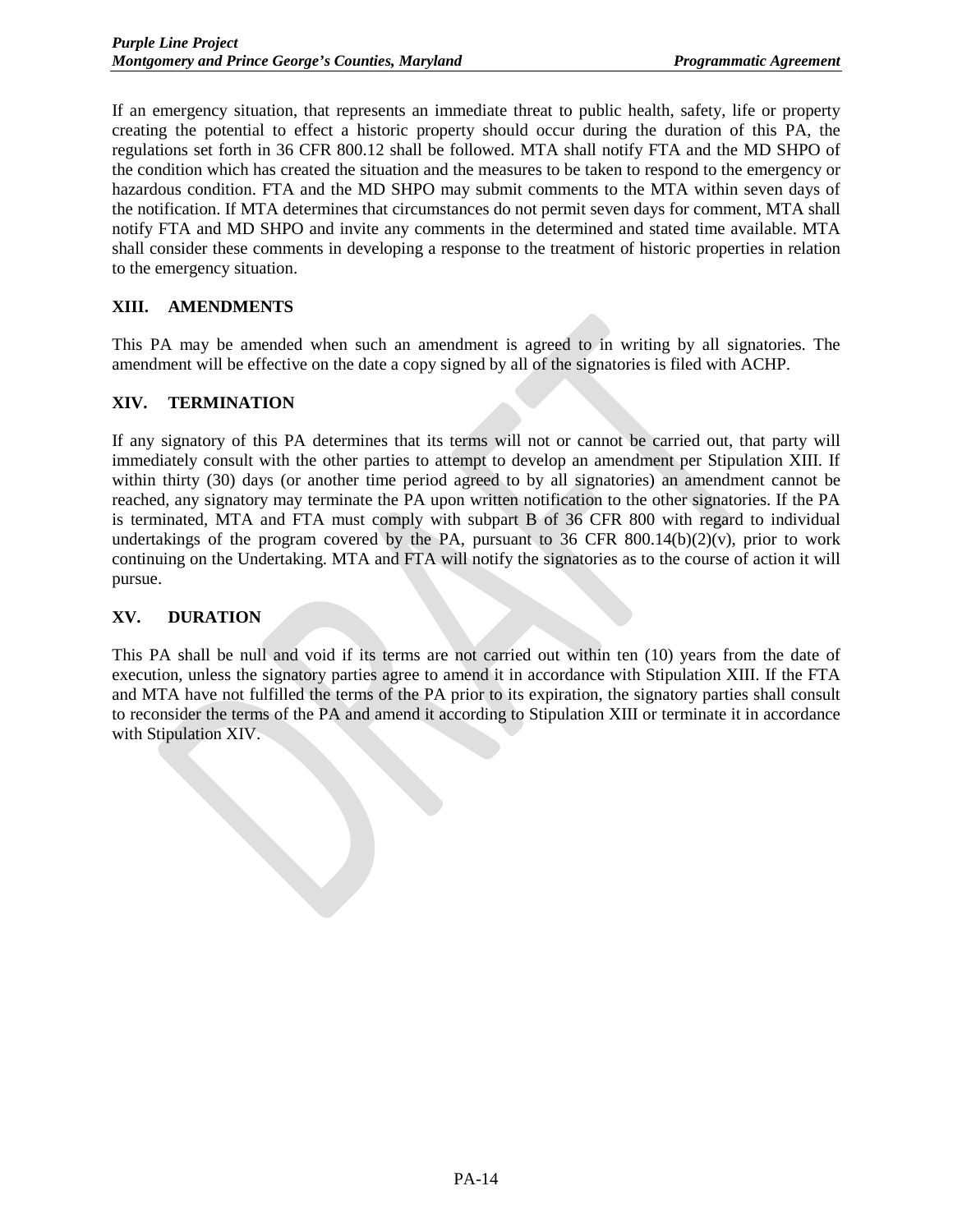**Execution of the PA by the FTA, MTA, MD SHPO, NPS, and NCPC and implementation of its terms evidence that the FTA has afforded the signatories an opportunity to comment on the Undertaking and its effects on historic properties and that the FTA has taken into account the potential effects of the Undertaking on historic properties.** 

# **FEDERAL TRANSIT ADMINISTRATION**

| By:                                          |                                                                         | Date: |  |
|----------------------------------------------|-------------------------------------------------------------------------|-------|--|
|                                              | Brigid Hynes-Cherin<br>Regional Administrator                           |       |  |
|                                              | <b>MARYLAND TRANSIT ADMINISTRATION</b>                                  |       |  |
| By:                                          |                                                                         | Date: |  |
|                                              | Henry M. Kay<br>Executive Director for Transit Development and Delivery |       |  |
| MARYLAND STATE HISTORIC PRESERVATION OFFICER |                                                                         |       |  |
| By:                                          |                                                                         | Date: |  |
|                                              | J. Rodney Little<br><b>State Historic Preservation Officer</b>          |       |  |
| <b>NATIONAL PARK SERVICE</b>                 |                                                                         |       |  |
| By:                                          |                                                                         | Date: |  |
|                                              | [name]<br>[title]                                                       |       |  |
|                                              | NATIONAL CAPITAL PLANNING COMMISSION                                    |       |  |
| By:                                          |                                                                         | Date: |  |
|                                              | [name]<br>[title]                                                       |       |  |